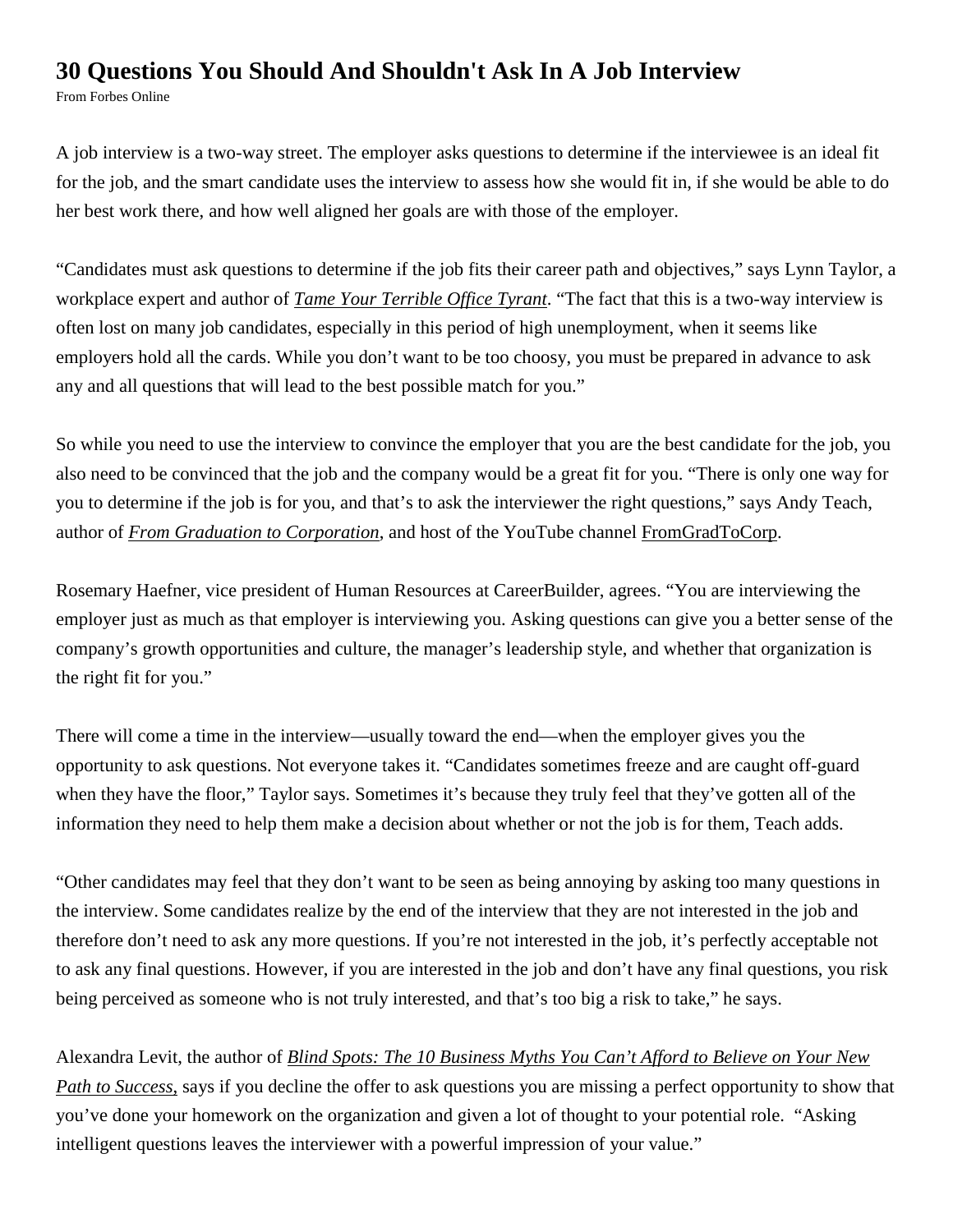Haefner says when CareerBuilder surveyed more than 2,500 employers for a study completed in December 2012, it found that 32% of hiring managers reported that not asking good questions is one of the most detrimental mistakes job candidates make during interviews. "If you don't have questions, this could potentially send the message that you may not be that interested in the position or show a lack of confidence," she says.

So when the tables are turned and you're invited to ask questions, do it. "Remember that hiring managers appreciate an engaged conversation and value an inquisitive mind," Taylor says. This may be your best chance to determine whether the job or the company is right for you.

"Asking the *right* questions also shows the interviewer that you've prepared carefully and are serious about the opportunity," Levit says. It also says that you are savvy enough to take the additional opportunity to sell yourself. And finally, questions allow you to showcase your knowledge about the company and its industry, and to steer the interview into areas where you excel, Haefner adds.

Asking questions will only work to your advantage if they are the right ones. "I think hiring managers expect people to have thought through questions before for the interview," says Anita Attridge, a Five O'Clock Club career and executive coach. "Asking a bad question is worse than asking none at all."

Taylor agrees. "You don't want to delve into touchy competitive or proprietary areas to appear particularly industry savvy. For example, you're better off inquiring about their vision or mission than discussing competitive threats or market share loss. As interesting as the latest company buzz might be, remember that what you ask could ultimately be life changing if this truly might be your dream job."

Lesson learned: Plan ahead and use caution when you take the floor in an interview.

## **SEE NEXT PAGE FOR QUESTIONS YOU SHOULD AND SHOULDN'T ASK DURING AN INTERVIEW!**